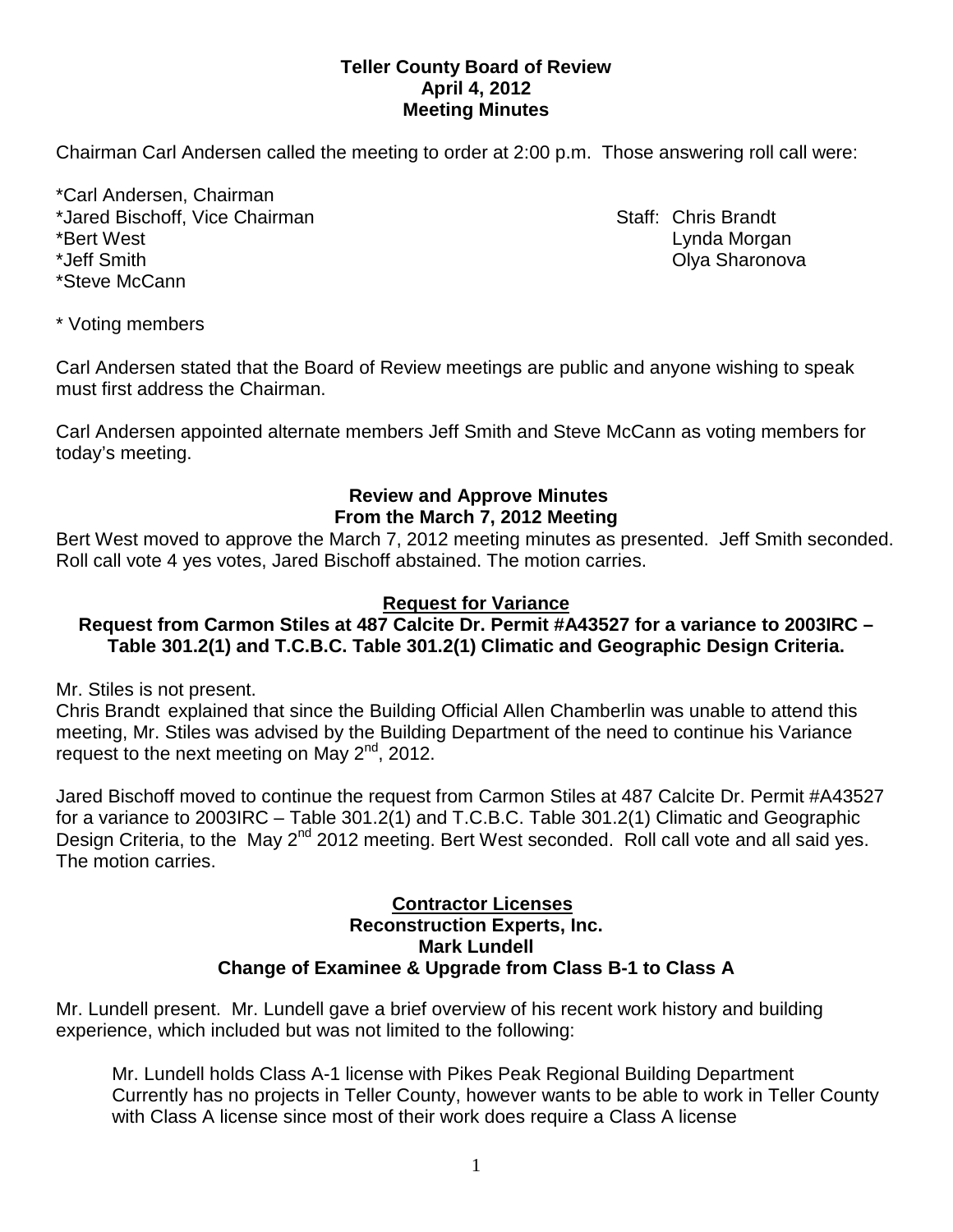Recent projects: large renovations for high-rise building in Colorado Springs, multi- family units in Denver, and multiple level garage structure with condos on top

The Board reviewed documents submitted by Mr. Lundell.

Mr. Lundell presented an updated certificate of liability insurance with new description of operations and 30 day notice to the Board; however the certificate still showed that coverage has expired.

Carl Andersen opened this matter up for public comment. No public comment. Close public comment.

Bert West moved to grant Reconstruction Experts, Inc., with Mark Lundell as the examinee, a Change of Examinee & Upgrade from Class B-1 to Class A, license #4645B-1, upon receipt of an updated insurance certificate. Jeff Smith seconded. Roll call vote and all said yes. The motion carries.

#### **Contractor Licenses Pirnack Walters Enterprises, Inc. William R. Engle Class B**

Mr. Engle present. Mr. Engle gave a brief overview of his recent work history and building experience, which included but was not limited to the following:

Mr. Engle has a potential client in Teller County with commercial property Recent projects in the last 12 months: installation of digital x-ray system in Denver metro area, Petco remodel, tenant finish for chocolate ice-cream manufacturing facility, and work performed for two Fire Stations

The Board reviewed documents submitted by Mr. Engle.

The Board indicated that Workmen's Compensation expired on 04/01/12 and Mr. Engle presented the Board with new certificate expiring on 04/01/13

Carl Andersen opened this matter up for public comment. No public comment. Close public comment.

Jeff Smith moved to grant Pirnack Walters Enterprises, Inc., with William R. Engle as the examinee, a Class B license. Jared Bischoff seconded. Roll call vote and all said yes. The motion carries.

### **Contractor Licenses Marc Builders Inc. Mark McNab Upgrade from Class C to Class B**

Mr. McNab present. Mr. McNab gave a brief overview of his history and building experience, which included but was not limited to the following:

Mr. McNab holds Class A license in El Paso since 1998 Several years ago Mr. McNab applied for Class A in Teller County, and during the Board meeting decided request a Class C license, because he did not have any commercial projects at that time and because Class C license has cheaper insurance rates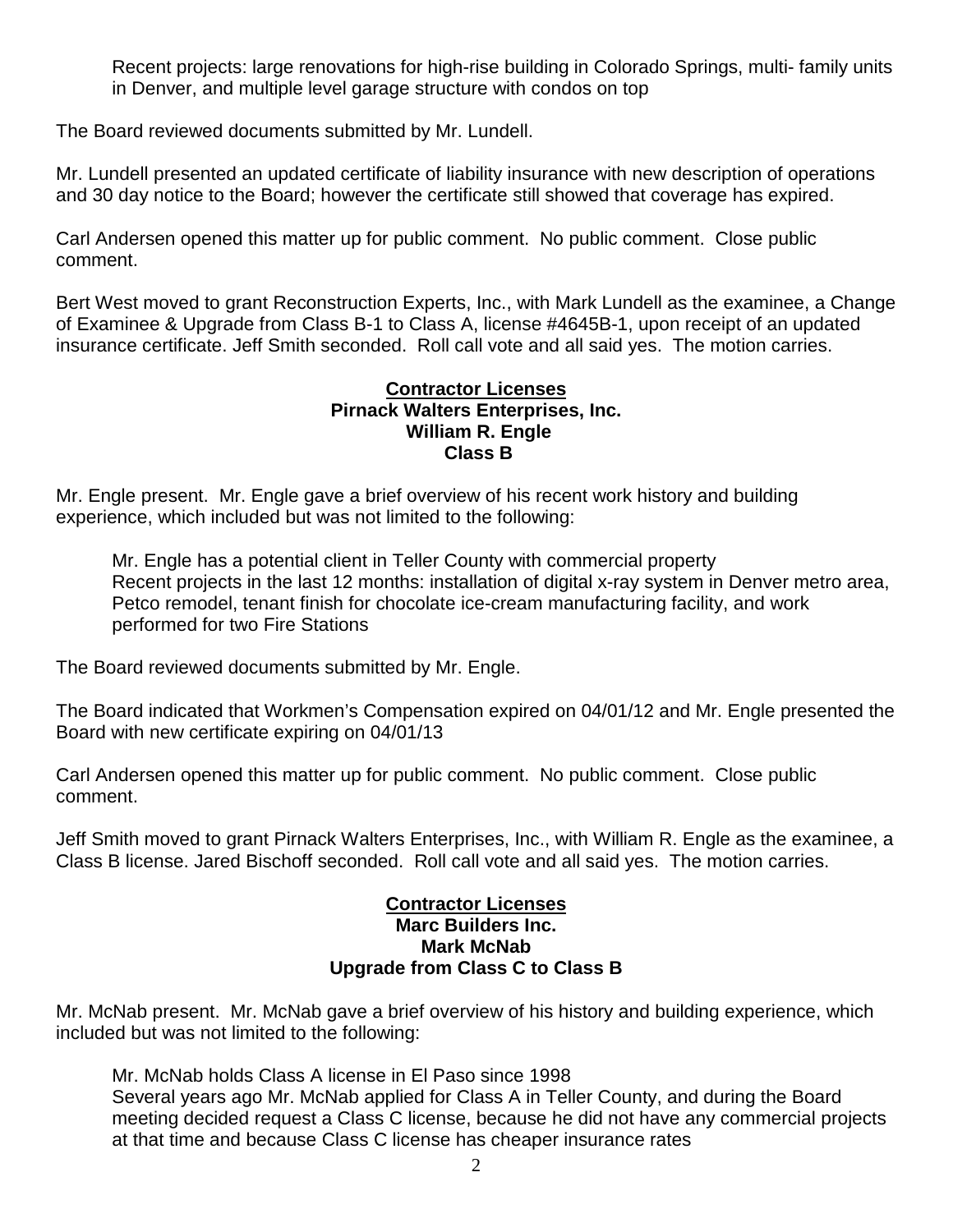Mr. McNab does have a Class B project coming up and would like to ask for Class A at this time, since insurance rates are similar for Class B and Class A and since the Board did indicate he could come back and ask for a Class A license in the future

The Board reviewed documents submitted by Mr. McNab including the minutes from the Mav 3rd. 2006 meeting. There was further discussion between the applicant and the Board. The Board asked Mr. McNab to give a brief overview of his recent work history, which included but was not limited to the following:

KRDO- tenant finish for their national video monitoring studio Six months ago a major re-roof with structural changes of TV news radio station A few years ago a 1500 square feet auditorium for Church of Nazarene

The Board asked Mr. McNab to update his current insurance to reflect the change to Class A license and noted that liability insurance was expired.

Mr. McNab changed his contractor application to reflect the change to a Class A license.

Carl Andersen opened this matter up for public comment. No public comment. Close public comment.

Chris Brandt indicated everything was in order with the State.

Bert West moved to grant Marc Builders Inc., with Mark McNab as the examinee, an upgrade from Class C license to Class A license, conditioned upon receipt of a current insurance certificate, reflecting commercial work and with a correct expiration date. Jared Bischoff seconded. Roll call vote and all said yes. The motion carries.

# **Contractor Licenses T W Construction Thomas Ruby Class C**

Mr. Ruby present. Mr. Ruby gave a brief overview of his recent work history and building experience, which included but was not limited to the following:

Current project in Teller County is a single family dwelling; it is an all steel house in Florissant Mr. Ruby has been in business since 1980 as a general contractor At this time Mr. Ruby is asking for Class C license, since he does not have any other projects in Teller County, however there is a possibility of some commercial projects for him in the future. At that time he will be applying for a Class B license

Mr. Ruby holds a Class C license in Denver and a Class A license in other jurisdictions around perimeter of Denver

The Board reviewed documents submitted by Mr. Ruby, and requested that his insurance certificate be updated under the description of operations from handyman to residential contractor.

Chris Brandt indicated everything was in order with the State.

Carl Andersen opened this matter up for public comment. No public comment. Close public comment.

Jared Bischoff moved to grant TW Construction, with Thomas Ruby as the examinee a Class C license, upon receipt of an updated insurance certificate, correcting the description of operations.